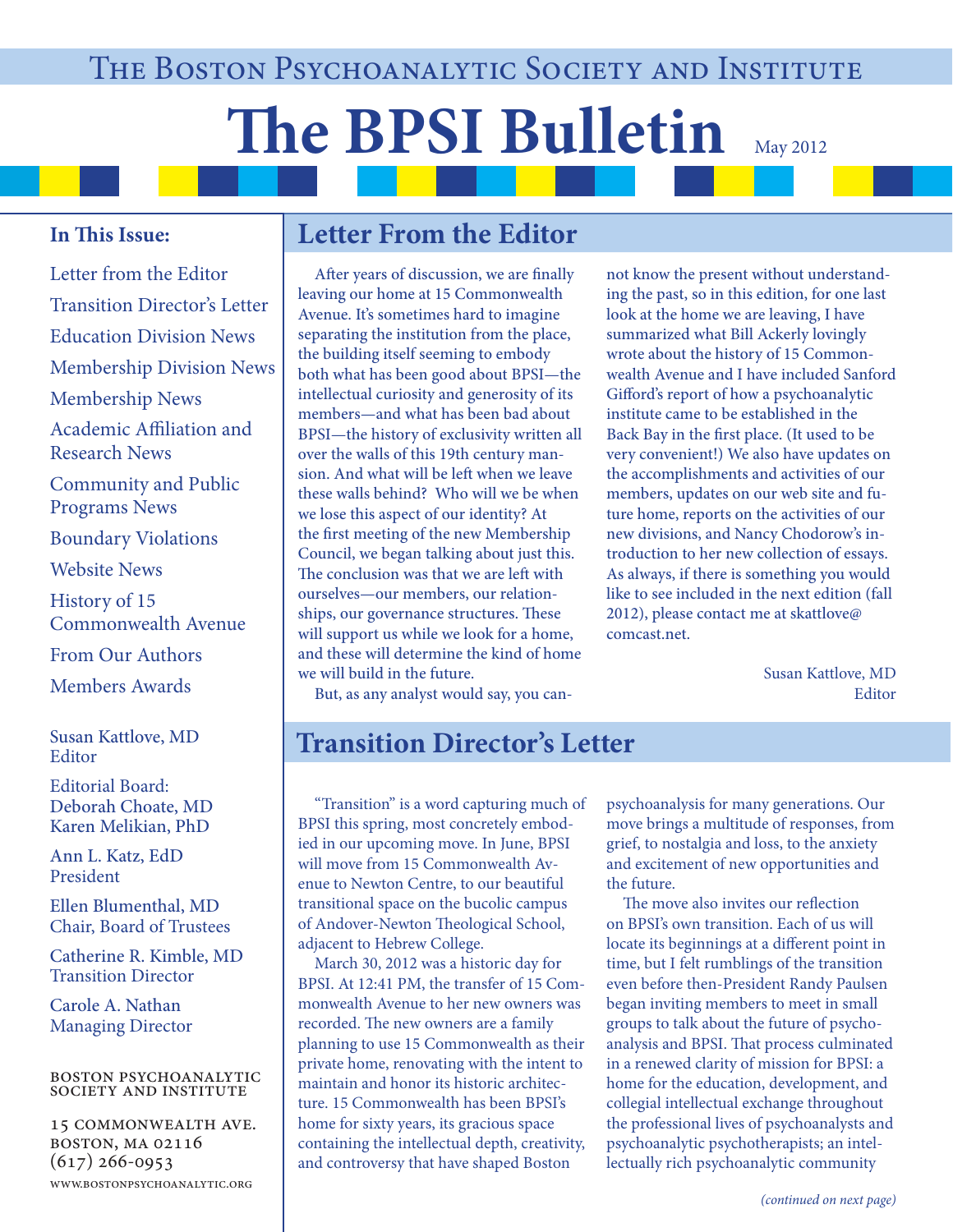embracing theoretical diversity and collegial exchange; and a community where a wide spectrum of psychoanalytic careers are valued and supported – from pure clinical work, to analytic education, writing, engagement with the arts or medicine, and bringing psychoanalytic work to the community.

 Our "strategic plan" gave us an organizing set of priorities and projects for the organization. Most visible may be the incredible governance process led by Ann Katz and Bernard Edelstein, leading to our new divisions, and a new transparent and flexible governance, which has at its heart the Coordinating Committee, a collaborative roundtable of BPSI leadership across all divisions. Another project is a new staffing model, which includes a skilled managing director, a finance officer, and the experimental Transition Director position, soon to become the Executive Director, a psychoanalyst member hired to facilitate continuity in our projects. We are just at the beginnings of using our new model, but the creative energy already blossoming is evident elsewhere in this newsletter.

 For some, the most exciting change at BPSI is the idea that inviting new interest in our field is not left to the admissions committees, but rather is the responsibility of the entire organization. Across BPSI we are launching efforts to involve young trainees, colleagues and others in the community in psychoanalysis and psychoanalytic ideas. Some of these efforts include our Greeter Program at events, developing collaborations with local training programs to engage psychiatrists, psychologists, and social workers early in their careers, the new Education Division's collaborations between the Institute's Psychoanalytic and Psychotherapy training programs, and, perhaps most prominently, Janet Noonan's new role in attracting potential trainees to learn about the Institute, Fellowship, and ATP through her series of discussions with trainees and faculty. We now have, as one colleague said, "many front doors to BPSI."

 Finally, please join us in the fall as we transition further, to the Trask Library on the Andover Newton Theological School campus at 169 Herrick Road in Newton Centre. By the fall, renovations will be complete on Trask Library, where we will be leasing space for up to four years while we continue our effors to secure a permanent home. Public programs will be held at Wilson Chapel, a beautiful glass structure across the green from Trask. Trask is a five-minute walk to the Newton Centre T station and the many restaurants in Newton Centre, is handicap accessible, and, something new, has ample parking! With our move we have the opportunity to usher in a future for both BPSI and psychoanalysis that is more visible, engaged, and integrated with the community.

> Catherine Kimble, MD Transition Director

## **Education Division News**

The new bylaws have created a new Education Division, co-chaired by the Chair of Psychoanalytic Education and the Chair of Psychoanalytic Psychotherapy Education. As Co-Chairs of the Education Division, we are actively looking at the needs of the various training programs, exploring places where their policies and procedures can be aligned, and where programs can enhance each other, and recognizing places where our different programs have different needs. We decided that for this Newsletter we would each write a brief piece about what has been happening in our part of the Education Division.

> Jim Walton, MD Director of Psychoanalytic Training

Richard Gomberg, MD Director of Psychotherapy Training

#### **Psychoanalytic Training Program**

 At this time of change in our organization at BPSI, it is a pleasure for me to report on some of the exciting new programs within the Institute. Working with Nancy Chodorow, Catherine Kimble, Carole Nathan, Karen Smolens and Erica Coray, Janet Noonan has created new opportunities for potential applicants to our adult and child training programs to learn about training and our vibrant, intellectual community. In addition to our annual Open House, Janet organized four Information Sessions for people to learn specifically about psychoanalytic training through round table discussions with BPSI candidates, recent graduates and faculty. The topics for these information sessions were:

- Expanding and Deepening Your Practice: Why Become a Psychoanalyst?
- More Than Just a Dream: How Can Psychoanalytic Training Be Affordable?
- Report from the Field: How Does a Psychoanalyst Practice in the Era of Evidence Based Treatment?
- Taking the Next Steps to Becoming an Analyst

Through warm and engaging discussions with BPSI candidates and graduates, applicants were able to learn about analytic training, consider their readiness to begin, and hear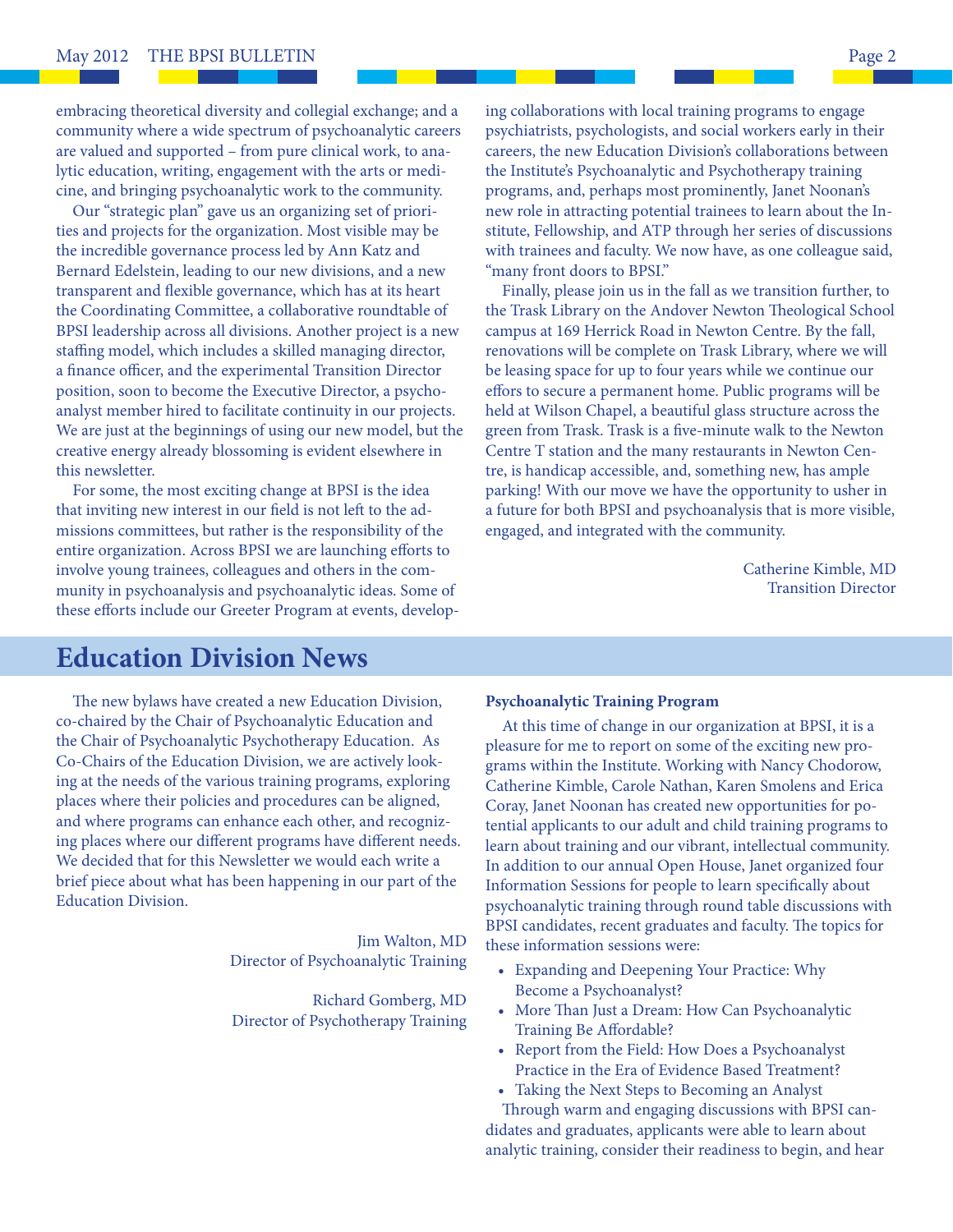about the opportunities for professional growth and development in the BPSI community. They were also given information packets about the training program, financial assistance and the reduced fee training analyses.

 As members of the new Case Finding and Development Committee, Catherine Kimble, Chair, Cary Friedman, Jim Frosch, Ellen Golding and Alison Phillips have begun meeting to develop ideas, initiate and integrate projects and provide continuity in finding ways to help candidates find and develop psychoanalytic cases. The committee will integrate its proposals with the Consultation Committee, the Clinical Tutor Program, the JCC FEC and the Supervising and Training Analyst Committee. They have undertaken projects to review ways to teach about case finding and development, to learn from the experience of candidates who successfully build analytic practices, and to foster discussion among supervising analysts on case development through reading pertinent papers. In addition they will help improve communication about the process of starting a case and they will develop means of gathering and analyzing data about referrals to the consultation service.

 Other new Institute programs include a series of faculty discussions on topics of interest developed by Cary Friedman, open to all faculty and held every other month at the time of the FEC meetings, and the new annual review process for candidates and supervisors that the Students Committee has begun under Phillip Freeman's guidance.

 One of the most important new tasks that we have undertaken this year in the psychoanalytic training program is to revise our policies and procedures. Our new BPSI Bylaws state that the Education Committee will establish its own policies and procedures. The group that will work on revising the Institute's policies and procedures has begun meeting and includes: Nancy Chodorow, Phillip Freeman, Cary Friedman, Richard Gomberg, Julieta Holman, Catherine Kimble, Janet Noonan, Allen Palmer, Stevie Smith, Judy Yanof and myself. An additional advisory group will also be chosen. The group will take a fresh look at our Institute committees and their responsibilities, at the way members and committee chairs are chosen, and at the effectiveness of our policies and procedures. The committee will communicate openly about its work with faculty, candidates and members.

 Finally, as I come to the end of my term this year as chair of the Education Committee, I would like to thank the members of the Educational Policies Committee for their commitment to BPSI, their creative thinking, and their friendship. The members of the EPC are: Nancy Chodorow, Peter Chubinsky, Jim Dalsimer, Bernard Edelstein, Phillip Freeman, Cary Friedman, Ellen Golding, Ann Katz, Catherine Kimble, Alisa Levine, Janet Noonan, Malkah Notman, Allen Palmer, Stevie Smith and Judy Yanof.

#### **Psychotherapy Training Programs**

The Psychotherapy Training Programs have had an excit-

ing year, during which Alan Pollack, Jose Saporta, and Janet Noonan have turned over leadership to a new cast of characters. The transition has been a gradual one, including both continuity and change, not unlike the process that BPSI is going through overall. Richard Gomberg has taken on the role of Director of Psychotherapy Training, and he is supported by a new structure of leadership within the psychotherapy training programs. The new leadership includes:

#### **Paul David:** Chair of Supervision

**Wendy Epstein:** Chair of Advisors, Program Committee Co-Chair, Coordinating Committee representative **Cathy Mitkus:** Program Committee Co-Chair **Jan Seriff:** Chair of Curriculum **Jane Hanenberg:** Writing Coordinator **Jessica Barton**: Co-chair of Admissions Committee and psychotherapy liaison to the Consultation **Committee** 

**Susan Shapiro**: Co-Chair of Admissions Committee **Julie Watts:** Representative to the Board of Trustees **Janet Noonan**: a new role overseeing students' professional growth from a programmatic point of view

 In addition, Jose Saporta has continued to be actively involved, teaching the first course of the Fellowship, representing the psychotherapy programs at outreach and recruitment events, teaching in the PiP program (the Program in Psychodynamics, a collaboration between BPSI and the MGH-McLean Psychiatry Residency Program), and sharing his deep experience with the programs. Alan Pollack has continued to be available for counsel and advice, which has always been wise and encouraging.

The psychotherapy programs have been coordinating with other divisions to think about outreach and recruitment, and we were asked by both the South Shore and Cambridge Health Alliance residency programs to give presentations to their residents about our training programs.

 In addition, the policies and procedures of the psychotherapy programs have been under review, in parallel with the review that has been going on in regards to psychoanalytic training. We are actively thinking about how best to support our students, and what will best encourage their growth into excellent psychodynamic psychotherapists. We have been thinking about ways that students, advanced students, and recent graduates from the ATP can remain actively involved with BPSI, including running in elections, joining committees, being involved in programming. If you have ideas about this, feel free to contact Richard Gomberg.

 As the new Director of Psychotherapy Training, I feel incredibly grateful that I am joining a program that is working well, with an energetic and dedicated group of faculty and leaders. We are looking forward to strengthening and developing our already excellent programs. Finally, I'd like to reiterate that our debt to Alan Pollack cannot be overstated.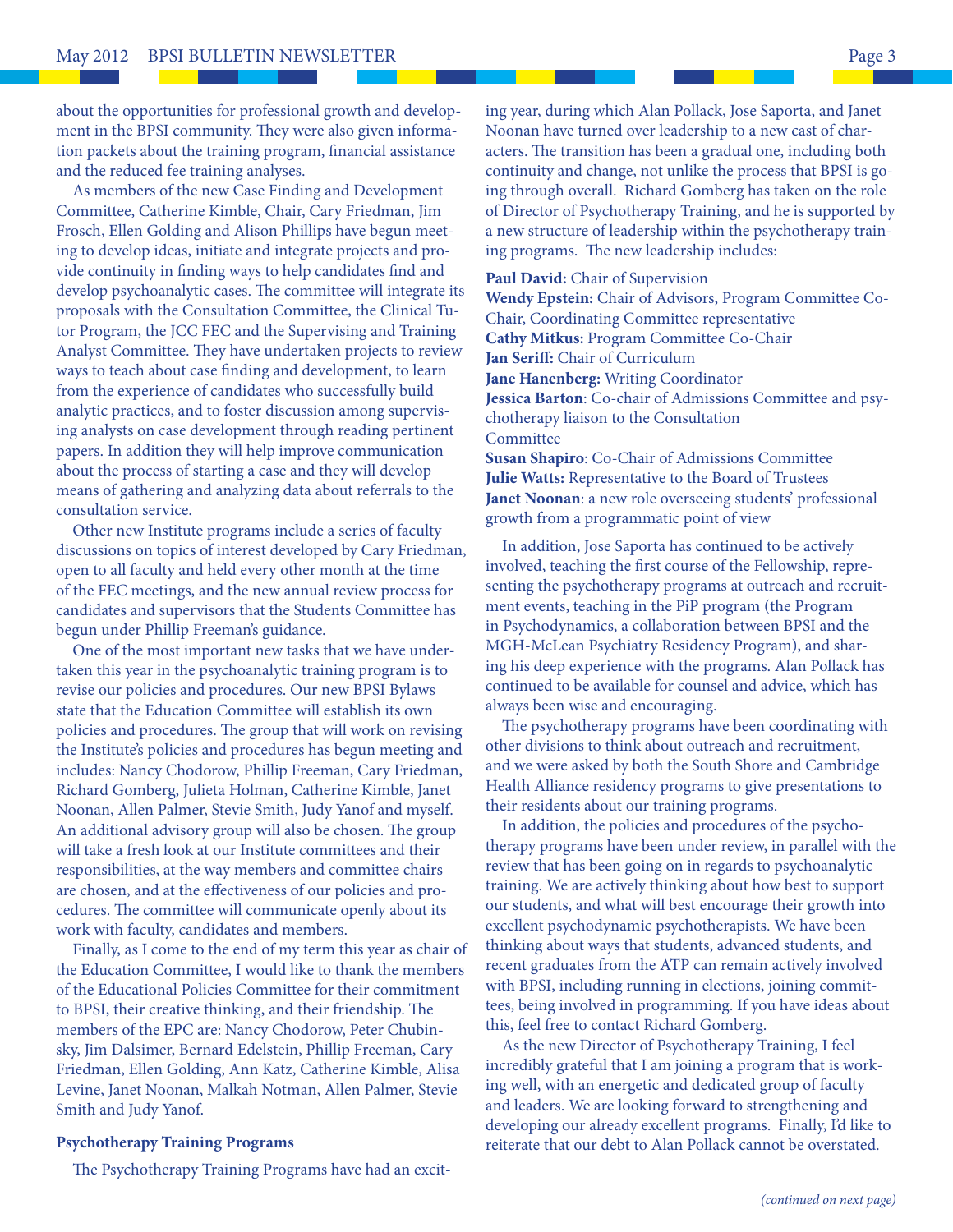# **Membership Division News**

The Membership Division, chaired by Randy Paulsen and Bernard Edelstein, seeks to serve the interests and needs of the BPSI membership. While much effort is being devoted to outreach, that is, how BPSI can make relationships with the larger community, the goal of the Membership Division is in-reach, that is, how to support the ongoing professional development of our members. We will be a home to longstanding groups, such as the Program Committee and the Members Seminar, and also to the new BPSI Bulletin and to BPSI North, a membership group in Hanover, New Hampshire. We plan to be a center for member initiatives and to support and shepherd your new projects and ideas. Read on for a taste of activities within the Membership Division.

#### **BPSI North**

 BPSI North is a gathering of BPSI trained clinicians who practice in far-flung areas all over New Hampshire and Vermont but who are interested in maintaining their connection to BPSI. Amy Fleischer, LICSW, a post-seminar ATP student, taking an idea generated in the Ad Hoc Committee on Psychotherapy in the fall of 2010, invited the local BPSI students and graduates to meet. Since then, a core group within BPSI North has convened a regular clinical supervision group that meets monthly in Hanover, NH. Connections are maintained to BPSI through the generous outreach of several BPSI clinicians who have traveled to the North Country to give presentations to the larger group. Local BPSI psychotherapy students may also participate.

 In the past year, BPSI North has hosted Holly Housman, LICSW, who presented a sneak preview of the paper she presented at BPSI's 2011 Annual Nature of the Transference Conference, and Jane Hanenberg, PhD, who conducted a writing workshop. Randall Paulsen, MD, also discussed the supervisory relationship as depicted in the HBO TV series "In Treatment" and Jose Saporta, MD, joined us in February to discuss "The Perils of Psychoanalytic Evangelism in China." Future presenters will include Ann Katz, EdD, discussing ethics and Howard Katz, MD, speaking about dreams. The interest and enthusiasm generated by this small group makes it a great place for BPSI members to test out their works in progress in preparation for presentation to the larger BPSI community.

#### **Members Seminar**

The Members Seminar is a series of Monday night meetings of, by, and for the members. "Members" includes the entire BPSI community--fellowship students, ATP and child ATP students, candidates, graduates, and faculty. Some of the meetings are open, i.e., members of other institutes, training programs, and the broader community are also invited.

Presentations are generally given by members, but are occasionally given by outside speakers with member discussants. Programs range from more formal, finished presentations, to works-in-progress for which the speaker especially welcomes group feedback, to panels. The setting of the meetings, around the seminar table, promotes an atmosphere of lively discussion. Members seminars offer not only the chance to learn more about the evening's topic, but also to put faces to names of more members, and to get to know more members, and their thinking, through interaction around subjects of common interest.

This year's offerings included: Ed Shapiro on "Examined" Living at Riggs"; Nancy Chodorow on "Towards an American Independent Tradition"; Rafael Ornstein on containment and Randy Paulsen on supervision in In Treatment; and Rita Teusch, with Richard Gomberg discussing, on "Sado-Masochistic Relations Between Ego and Superego in Anorexic Patients".

 A sampling from years past include: a sexual boundary transgressions panel (Andrea Celenza, Ellen Pinsky, Cordelia Schmidt-Hellerau, Laura Crain); an Elvin Semrad panel (Harold Bursztajn, Steve Ablon, Tom Gutheil, Stephanie Adler, William Massicotte); case presentations (Jan Seriff, with Cordelia Schmidt-Hellerau and Jim Frosch discussing), (Stephanie Brody, with Anna Ornstein and Jim Frosch discussing) (David Levoy, child case, with Jim Herzog discussing); research on psychoanalytic process (J. Stuart Ablon) and intimacy as we age (Bob Waldinger); reflections on disruption and growth in the analytic dyad during termination (Steven Cooper) and on impasses (Judy Kantrowitz) ; reflections on Dostoevsky (Paul Ornstein), sibling relationships in Streetcar Named Desire (Dan Jacobs), and mourning in Lars and the Real Girl (Steve Ablon); reflections on his parents' survival with integrity of the Lodz ghetto (Harold Bursztajn, with Anna Ornstein, Omar Sultan Haque, and Geoffrey Brahmer discussing); reflections on fantasy (Phil Freeman), humor (Steve Sands), loneliness (Jacqueline Olds and Richard Schwartz), neuroscience (Brian Johnson), yoga (Toni Greatrex), consultation (Judy Yanof and Ken Reich), Louis Chase (Bill Ackerly), and Freud's 150th birthday (Tony Kris); readings on friendship and mourning from Let's Take the Long Way Home (Gail Caldwell, with George Fishman discussing), a reading from Rift (poet Barbara Helfgott Hyett) and a reading from Robert Pinsky's Gulf Music (Robert Pinsky). And, not to be forgotten, in memory of Peter Gombosi, who reveled in Members Seminar discussions, and was about to chair the Members Seminar before his untimely death from cancer, reflections on his paper on autism (Jim Herzog and Maida Greenberg).

If you have ideas about a topic for a future Members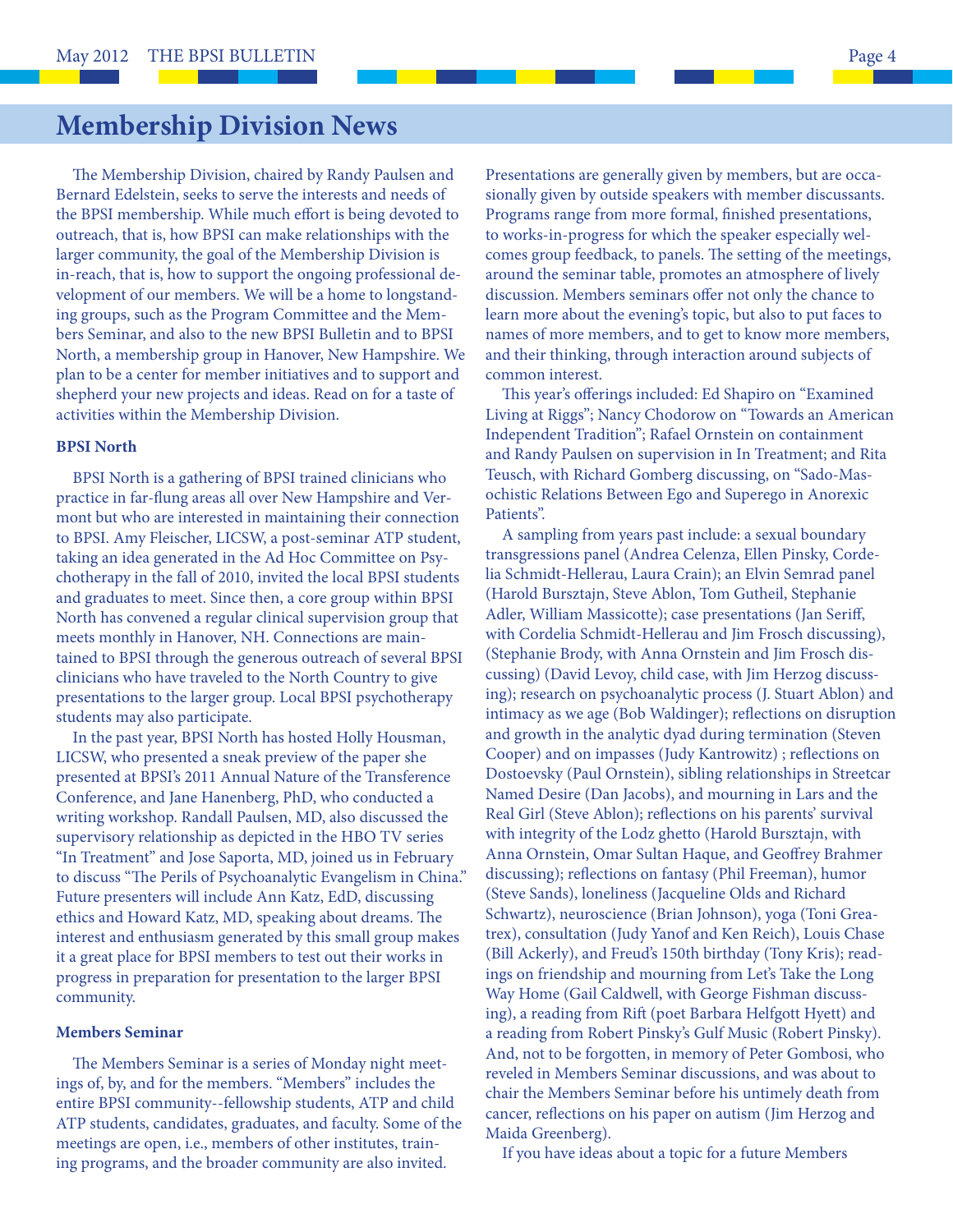Seminar--one that you would like to hear about, or one that you would like to present yourself, or a panel that you would like to organize, please contact Pat Wright, at 617-876-4644, or patwrightmd@comcast.net.

#### **Report of APsaA Executive Council Meeting 1/12/2012**

 As BPSI's new Representative to the Executive Council of the American Psychoanalytic Association (ApsaA), and with the assistance of Carol Coutu, the Alternate Representative, I would like to report on topics that might be of particular interest and relevance to BPSI members:

1. Report of the Board of Professional Standards (BOPS)—A task force is being formed to refine and clarify the Perlman-Pyles-Procci proposal to revise the training analyst system. The proposal would base training analyst appointments solely on objective criteria without evaluation of clinical work, and would allow for such appointments to be automatically portable between institutes. The proposal will be considered further at the June BOPS meeting. BOPS is also actively considering a proposal to externalize certification. Finally, it was reported that an invitation has been extended to the William Alanson White Institute in New York to join ApsaA as a member institute.

2. Strategic Planning Committee—This new committee met in the fall and will submit a full report at the June meetings. The committee considered how to address issues such as the needs for more psychoanalytic research, improved marketing, decreased conflict within our organization, and the need for a more diverse board of directors that is able to meet more frequently.

3. Social Issues Position Statements—Three new position statements were approved. The first states that psychoanalysts should exercise extreme caution when making statements to the media about public figures. The second endorses reform of United States immigration policy to minimize discrimination and disruption of family structures. The third statement condemns bullying of LGBT and gender nonconforming youth.

4. Find an Analyst Website—This section of the APsaA website provides a national directory of members. Contact information, however, is not automatically listed unless the member analyst completes their own profile, so members are encouraged to do so.

5. Health Care Reform Legislation—A Committee is studying the expected impact for psychoanalysts of the new federal Patient Protection and Affordable Care Act.

6. DSMV-The American Psychological Association has asked APsaA to join them in raising objections to certain aspects of the current draft of the DSMV. Reservations have been expressed about the following proposed changes: 1) loosening of the diagnostic criteria for certain disorders such as Attention Deficit Disorder and Generalized Anxiety Disorder; 2) the inclusion of an Attenuated Psychosis Syndrome which describes experiences not uncommon in the general population; 3) the removal of the exclusion of bereavement when making a diagnosis of Major Depressive Disorder; and 4) the overhaul of the various Personality Disorder diagnoses. Many of the proposed changes would likely foster research that emphasizes psychopharmacologic rather than psychoanalytic and psychotherapeutic treatment and standards of care. The request was extensively discussed and there was agreement that ApsaA should draft a position statement. Further action will be considered at the June meeting.

7. And finally, I'd like to share some general impressions I had of the meeting. Having dutifully followed the recent heated debates on APsaA's online election discussion list, I had anticipated that the atmosphere would be characterized by intense and bitter arguments about the prominent controversies that now beset our profession. Instead, I found the meeting remarkably civil, respectful, and, dare I say, pleasantly unexciting.

Cary Friedman, MD

## **Membership News**

**Graduates from analytic training since last May:** Michele Baker, MD, Donna Fromberg, MD, Rafael Ornstein, MD

Analytic candidates finishing classes: Dale Young, PsyD, Alison Phillips, MD

ATP students finishing classes: Ann Whelan, MA, Mark Stokes, LICSW, Elena Saminsky, MSW, Alexandra Porter-Marques, LMHC, David M. Finkelstein, MD, Antonio Lim, MD, Victor A. Diaz, MSW

**Termination of memberships:** Mary Jo Alexander, David

Brendel, Larry Chud, Nancy Bridges, Steven Sands, Christopher Erstling, Henry Smith (reciprocal member)

**Deaths:** Lionelle D. Wells, MD, on June 11 2011 Elizabeth Aub Reid, MD, on February 18, 2012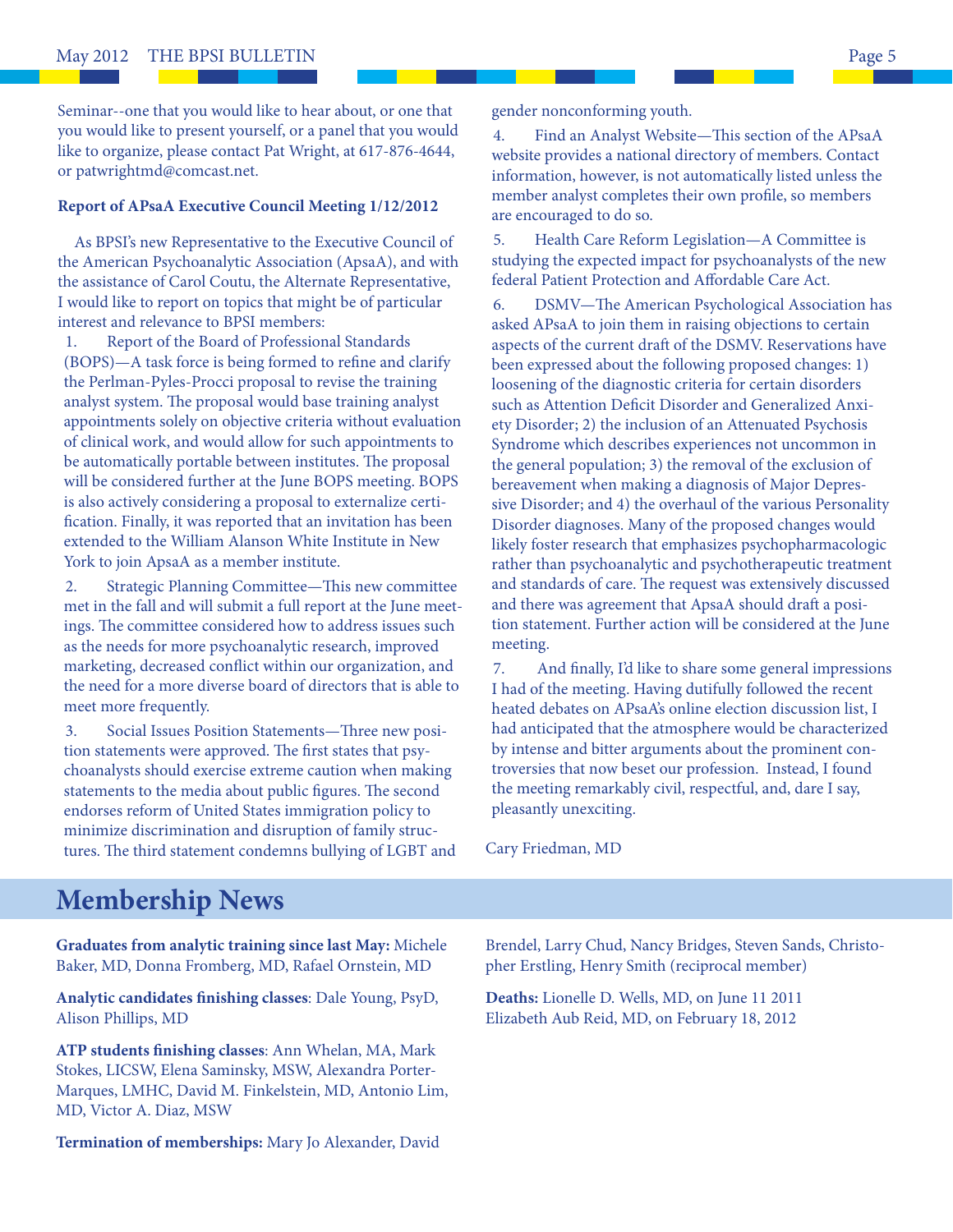# **Academic Affiliation and Research News**

The work of the Division of Academic Affiliations and Research has begun. This new Division is responsible for the development of our affiliations with external partners, which serve to enrich research and dialogue across disciplines.

 On March 14, the Division co-chairs, Howard Katz and Catherine Mitkus, hosted the first of a series of "brainstorming" sessions. The March meeting gathered BPSI's former Affiliate Scholars, who are eager to help us develop and sustain connections with colleagues in allied areas of study. Subsequent meetings will focus on developing outreach to, and alliances with, colleagues and institutions engaged in education and training in the mental health disciplines and research.

 At the March meeting, discussion focused on the application of analytic principles and ideas beyond the walls of BPSI, and the group generated ideas to help us to build bridges with their institutions.

The Affiliate Scholars reminded us that they all teach in

university settings and often seek ways to introduce material about psychoanalytic concepts into their respective fields. They welcomed opportunities to bring BPSI teachers to their classrooms as visiting lecturers. They suggested we develop a list of interested people, perhaps via a readily accessible website list, who might like the opportunity to be guest lecturers, or to post lists of recent papers published by BPSI members, as ways to bring our faculty and our ideas into the broader community. Second, they suggested an annual panel discussion of Affiliate Scholars as a mechanism to facilitate shared ideas across disciplines and as an opportunity for Affiliate Scholars to invite their respective university students to attend a BPSI event. Finally, as an alumni group, they may not only serve as a think tank but may also help to spread the word about our Affiliate Scholar Program.

This was the first tier of our outreach efforts with this group. They are eager to meet again. To be continued!

## **Community and Public Programs News**

The Division of Community and Public Programs is chaired by Jonathan Kolb. In this edition, we are highlighting two of the programs this new division encompasses.

#### **Program in Psychoanalytic Studies**

 One of the new terms around BPSI is "in-reach" as a counterpart to "outreach." Many of our educational programs, like the members seminar and the BPSI North program, are meant exclusively as in-reach. The Program for Psychoanalytic Studies straddles in-reach and outreach. Certainly there is outreach, but there is significant in-reach, as members create courses to study what they want to learn about.

The Program for Psychoanalytic Studies, once a part of BPSI's extension division, offers an opportunity for members of our community to teach courses to the mental health, academic and professional communities in Boston. One of the goals of the program is to promote an exchange between BPSI members and participants, which will promote and enrich our mutual understanding of topics in clinical, theoretical, and applied psychoanalysis.

The PPS also provides a place for BPSI members to explore and develop their own areas of interest. At one time, while the program was a part of the Extension Division, the courses were designed separately for students of the law, humanities and the mental health fields. There was an annual course on the psychoanalytic life-cycle and another about psychoanalysis and psychosis. In recent years, classes on literature, special topics in child treatment, gender studies, and the treatment of narcissistic pathology have been offered. Recently, Elsa Ronningstam and Igor Weinberg have taught a unique course for clinicians who have lost patients to suicide.

 Walker Shields articulated the inreach/outreach duality. He notes that his teaching, which has featured courses on Bion, Ogden, and Shakespeare, has allowed him to be free of constraints inherent in a fixed curriculum, in order to "learn about areas of psychoanalysis that I wanted to explore." But he also describes the goal of the class as being "about reaching out and opening windows to the variety of people who came to take them, to learn and share with the community."

 Several new courses are being developed for next year. Holly Friedman Housman will teach a class on psychoanalytically informed couples treatment, and Dale Young and Murray Schwartz will offer an eight week class on psychoanalytic themes in Shakespeare's plays.

 As we prepare as an institution to reach out to many facets of the community, the Program in Psychoanalytic Studies is looking for people who may wish to develop and share psychoanalytic interests. If you are interested in offering a course, or would like help developing one, please contact Jane Hanenberg at Jane.Hanenberg@verizon.net.

#### **BPSI Child Care Conference**

The BPSI Child Care Conference has been a highly valued outreach program for teachers and early childhood educators in our community for the last twenty years. The conference has gained an important position in the community, because it often focuses on understanding the mind of the child, both developmentally and emotionally. This year, on May 12, 2012,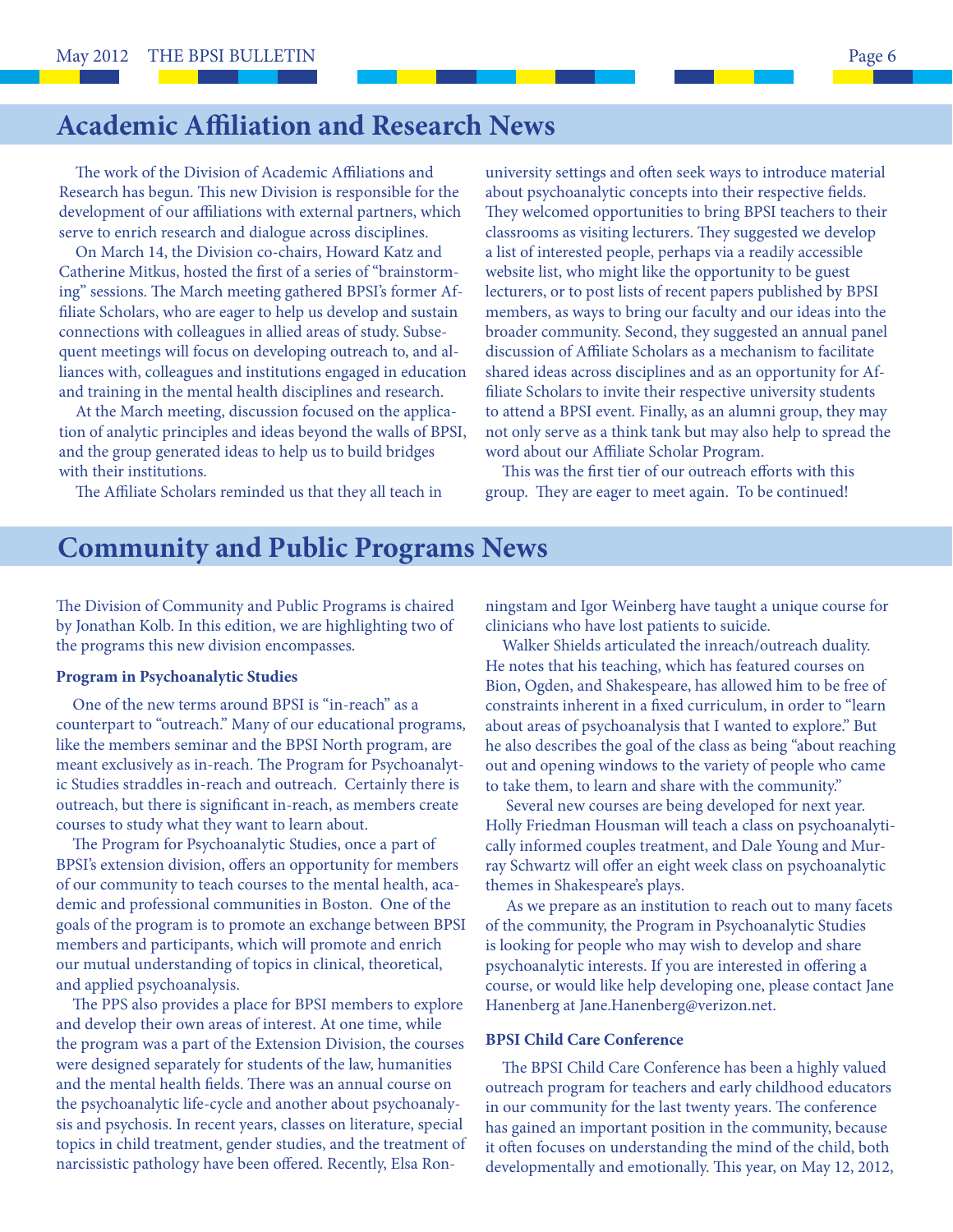the title of the program is Multiple Intelligences: The Theory and Its Application: Identifying How Children Are Smart, Not Whether They Are Smart. We are so pleased to have Dr. Howard Gardner, the John H. and Elisabeth A. Hobbs Professor of Cognition and Education at the Harvard Graduate School of Education, as the featured speaker. Thirty years ago Dr. Gardner developed the Theory of Multiple Intelligences.

In his talk Dr. Gardner will describe the major claims of the theory, its implications, how it has been understood and misunderstood, and how it has been applied in educational settings.

Judy Yanof, MD

## **Boundary Violations Discussion**

 On April 30, 2012, the Ethics Education Committee (EEC) organized a meeting to discuss sexual boundary violations. About forty people attended, and nearly all seemed to feel this was a useful experience and one that should be repeated. Although forty is a good number for a Monday evening event, it is still a very small percentage of our membership. The EEC has decided to publish Judy Yanof's compelling introductory remarks to the meeting, and to invite the rest of the membership to send any suggestions to the chairs of the EEC, Judy Yanof and Jim Walton.

#### **Introductory Remarks to April 30th Meeting**

 Welcome. We have come together tonight to talk about how boundary violations involving BPSI members affect us personally, how they affect us professionally, and how they impact our community as a whole. We would also like to ask for your thoughts about ways that BPSI could better pay attention to the issues of the community when future incidents arise.

The Ethics Education Committee, or EEC, organized this meeting because, although we have had a number of high profile cases of sexual boundary violations in recent years, it has been extremely difficult to find a way to talk about these events in our community. This is not unusual. This happens in almost every institute where a boundary violation has occurred. Because there is an air of secrecy about these situations, because the stakes are very high, because different people know different things, because information has been learned in confidential relationships, because threats of legal action hang over the community, we are often unable to talk openly. People are uncertain what can and what cannot be said. It often feels wrong or dangerous to speak. The upshot is that these situations tend not to be processed by the community as a community for a long time, perhaps never. That, in and of itself, can have a very negative effect. It affects the cohesion of the community, as well as the sense of transparency and the sense of safety in that community.

Why does this happen? There are actually many good reasons for our reluctance to speak. We usually hear about boundary violations as rumors at first, and we have no way of knowing whether they are true or not. We are very reluctant to pass on damaging information about colleagues, because

we are acutely aware of how important our professional reputations are - our livelihoods depend on our reputations - and we know how easily we can be harmed by misinformation. We are also aware that passing on information, can be damaging not only to the analyst involved, but to the patient, who is almost always reluctant to come forward for fear of being exposed.

Furthermore, we often hear about boundary violations in the clinical situation, from a patient. When we hear such material it is almost always jarring, but, of course, because it is strictly confidential, we don't have our ordinary ways of processing what we have heard. When it comes from a patient, it always comes up in the context of a very particular set of circumstances, and always has special meaning in our relationship with that individual patient. Therefore, even if we hear about this material from other sources, it becomes very confusing about how to deal with it or process it, because it remains in our mind-space a part of a patient relationship.

 Institutes also have a particularly hard time making certain information available to their members in a transparent way when there are actual or potential legal issues involved. What may seem like the reluctance of the organization to share information may, in fact, be a concern about the threat of legal action against it. Often the membership is not aware of such a threat. The leadership of the organization, on the other hand, often feels responsible for shielding the institute from legal liability. Sometimes the downside of not being able to convene and talk openly seems to be the lesser of two evils.

 However, quite apart from the external issues, there are also our own intrapsychic fantasies that are stirred by these situations. Hearing about sexual boundary violations is often overstimulating and makes us feel voyeuristic. We can be drawn to it and, at the very same time, want to avoid knowing anything about it. As many have noticed, boundary violations often function in institutes like incest in a family: everybody may know, at some level, that something is going on, but it feels like it must remain secret and unspoken. Talking about these things makes people uncomfortable. Talking about them can feel like betraying the family.

 Not everyone will have the same reactions to what comes up tonight, and that is basically a good thing. Our own individual experience and our own ways of thinking will make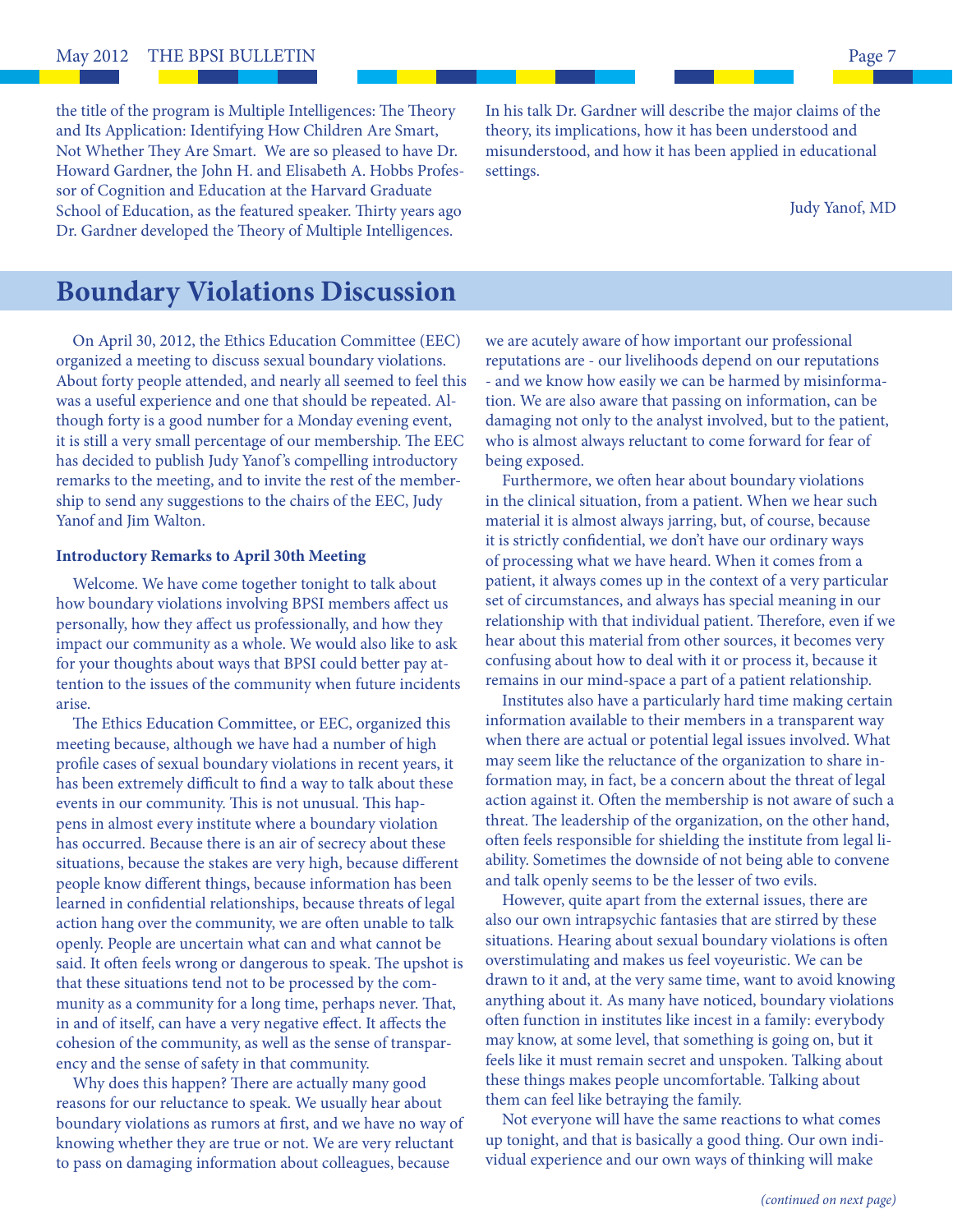us react differently. But so will our proximity to any given boundary violation situation. It will feel very different if we have been close colleagues or good friends with the analyst or with the patient who has been involved in a boundary violation. It will feel different if we are or have been in treatment or supervision with one of them. There will be differences depending on where we are in our analytic careers, in our analysis, and where our identifications lie. It will feel different depending on whether we feel "this could be me" or "this

could never could be me."

 I look forward to tonight's discussion, but I do not anticipate that participating in this discussion will necessarily be pleasant or pleasurable. I do hope that this discussion will be useful to most of us. But, most important, I think that it is necessary for our community to have the opportunity to talk about these situations, so we can better understand them, prevent them, and respond to them.

## **Website News**

 Our new BPSI website project is well underway, under the able leadership of Erica Coray, in collaboration with BPSI leadership and committee chairs. The web firm Blue Luna is working with us to develop a new site that should be appealing and easy to use for members, students, applicants, and the public. The site will feature a 'find an analyst/therapist' function, an interactive calendar, and an education module.

Our web project will cost BPSI close to \$35,000. An anony-

mous donor has given us a sum of money for the website, in hopes that it will inspire others to contribute to offset the cost. A group of BPSI leaders have pledged matching funds for any contributions to our new website. We hope you will consider contributing. Donors can contact Carole Nathan at office@bostonpsychoanalytic.org. The launch, under the new domain name www.bpsi.org, is now planned for this summer, after our move.

## **History of 15 Commonwealth Avenue**

#### Susan Kattlove, MD

 As I was parking my bike in my garage the other day, I saw writing on the wall I had never noticed before. It mentioned a name, a date, and the number of the license plate we had found long ago when rummaging through the attic. One piece of the puzzle solved. Fifteen Commonwealth Avenue contains similar tantalizing evidence of other lives lived within its walls. As BPSI prepares to leave its current home, it seems timely to report on the history of our building and how we came to be there. Most of the information that follows comes from the work of Dr. William Ackerly, whose love of the building is legendary. (The rest comes from Google, Wikipedia, and our librarian, Olga Umansky, whose conversation with Ames descendents in 2010 helped to enliven the architectural drawings and clarify some facts.)

 In 1857, the swampy area known as the Mill Pond was filled in with dirt and rocks from Needham, and the Back Bay was born. This new neighborhood in Boston was to be modeled on the Parisian style, with Commonwealth Avenue and the Commonwealth Avenue Mall key elements. In keeping with that conceit, many houses were built in the French Second Empire style, and strict building guidelines were imposed (no more than three stories, no commercial stables, no manufacturing, etc). The first owner of the land that would become Fifteen Commonwealth Avenue was Samuel Hooper, who in 1860 bought the land extending from Eleven Commonwealth Avenue to Berkeley Street. That stretch was divided into eight

building lots. In 1867, Fifteen Commonwealth Avenue was sold to William D. Pickman, a ship owner who had made his fortune in the China and India trades. After his early death, the house he built stayed in the Pickman family until 1898, when it was sold to Oliver Ames. Ames and his designer, Ogden Codman, then began to transform the building into what we know today.

The Ames family, descendents of some of the earliest settlers in New England, was one of the wealthiest families in Massachusetts, having made their fortune manufacturing shovels. (North Easton, where the family and company were based, was rich with bog iron. The Ames family was so prominent there that today, many public buildings, including the high school, are named after them.) Ames shovels were used in the California gold rush, for building the transcontinental railroad, and by Union soldiers during the Civil War, and the Ames family not only supplied the shovels for the transcontinental railroad, but also the financing and leadership for that project. Oliver Ames hired Ogden Codman, unique among architects of the day for his interest in interior design, to design his new house. Ames was in good company. Codman also designed houses for Edith Wharton (Land's End in Newport among others), John D. Rockefeller, Jr., Cornelius Vanderbilt II (The Breakers in Newport, RI), and Frederick William Vanderbilt, among others. Describing Codman's own residence in Manhattan, the Landmarks Preservation Commission later wrote, "on approaching the house, Paris and the Champs-Elysees immediately come to mind." Just what the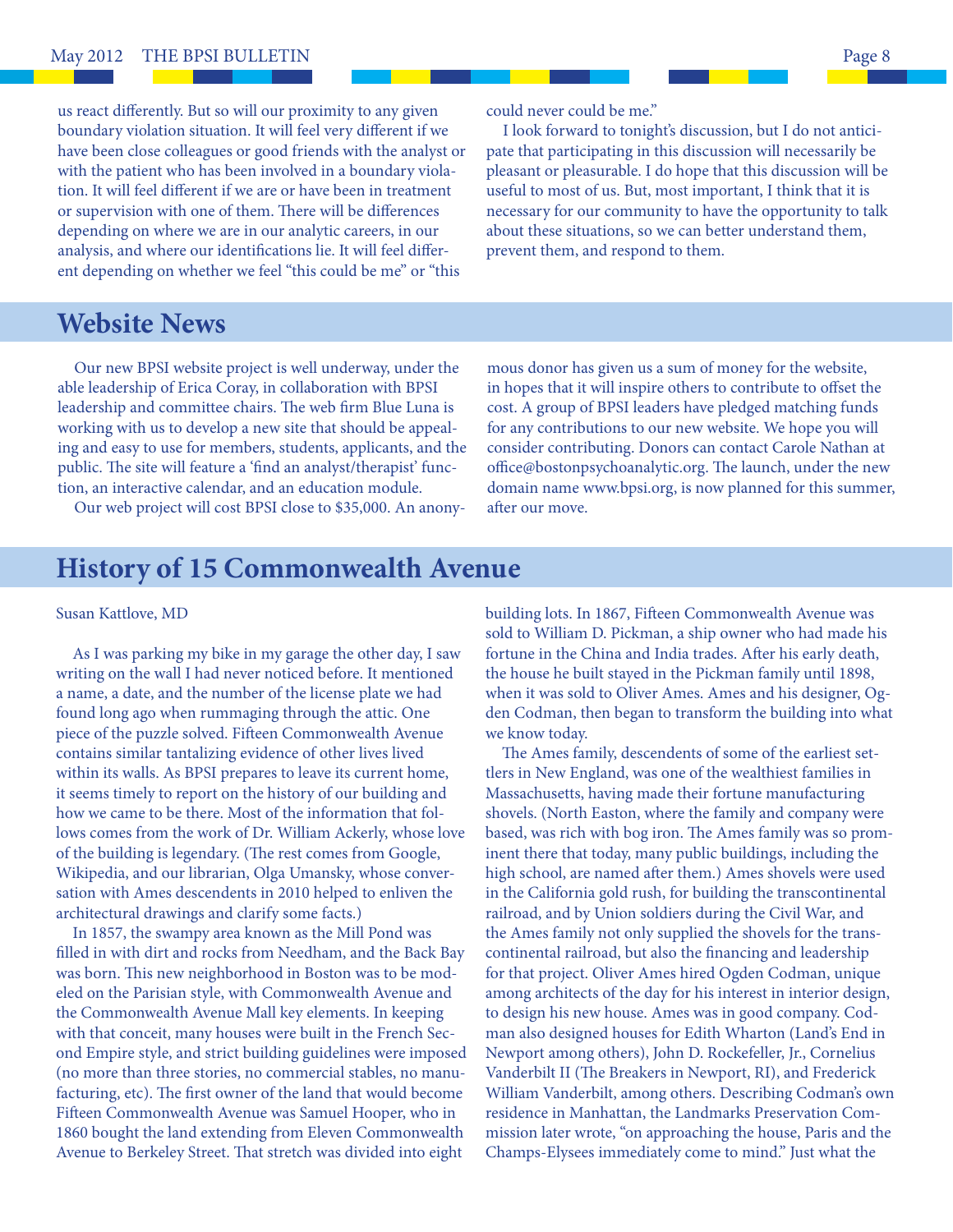planners behind Commonwealth Avenue had in mind!

 For the Ames residence, Codman added the rear three-story extension and the mansard roof. He was also responsible for all the decorative wood and plaster moldings: the carved burled walnut wood paneling in what are now the library and members room, the quarter-sawn oak paneling with wooden medallions in what is now the administrative office, the fire back in the den fireplace with the Ames family coat of arms, even the statue of Caligula which now stands in our library. The first floor rooms we now know as the Members Room, the Library, the office of the Administrative Director, and the administrative office were then the Drawing Room,

the Library, the Den, and the Dining Room (hence the carvings related to food, drink, and the hunt) respectively. And the furniture in the library was original to that period. The family lived on the second and third floors of the house, with the male servants in the basement and the female servants in the attic (with one fireplace for heat for the nine women quartered there).

While we can imagine



*15 Commonwealth Ave in 1870*

Fifteen Commonwealth Avenue to have been quite an elegant house in its prime, the Ames family considered it their shabbiest property and used it only as their winter residence. In December 1945, Oliver Ames' widow died and the house was sold to a Boston businessman, who planned to open a real estate school in the building. This never came to pass, and

in October 1951, the building was sold again. This time the owner's plan was to use it for an embalming school. However, this owner never acquired the necessary zoning permits, and he placed it for sale in June 1952.

 At about this time, BPSI was realizing it had outgrown its space at 82 Marlborough Street and began looking for a new home. There was consideration given to moving to Cambridge, but the decision was made to keep the institute in Boston for its proximity to downtown medical schools and hospitals. After the summer vacations in 1952, the Society approved purchase of 15 Commonwealth Avenue for a price of \$85,000, down from the asking price of \$110,000. In the BPSI Newsletter of April 1985, Dr. Sanford Gifford wrote about the purchase,

"There was one technicality that almost prevented the purchase of the building. The zoning permit for using the building as a school, an extension of the permit for the real estate school, was first approved, then rescinded, and finally approved again. In my taped interview with Ms. Christine MacPherson upon her retirement...in 1973, she gave an amusing description of the "bulging eyes" of the city councilor to whom she explained what kind of school the Boston Psychoanalytic Institute really was."

 In December, 1952, BPSI occupied 15 Commonwealth Ave., and in January, 1953, classes began there. It wasn't long, however, before the familiar parking and location issues popped up. In 1971, as now, parking was difficult, and the building was not geographically convenient for many candidates and members. At that time, the love of the building outweighed complaints about parking, and BPSI renovated the building and stayed. Further renovations occurred in 1985, 1989, and 1990-91. But the chronic issue of location raises the question of why we were in the Back Bay to begin with.

## **EARLY ANALYSTS LOCATED IN THE BACK BAY** Text and photographs by Sanford Gifford, MD

As British physicians gathered on Harley Street and New York analysts near Central Park West, Boston's early analysts settled on Marlborough Street, within a few blocks of each other. James Jackson Putnam, who established our first Psychoanalytic Society in 1914, lived at 104-106 Marlborough, and had his office on the first floor.





J.J.Putnam's Office, 1973

**Isador Coriat's Office**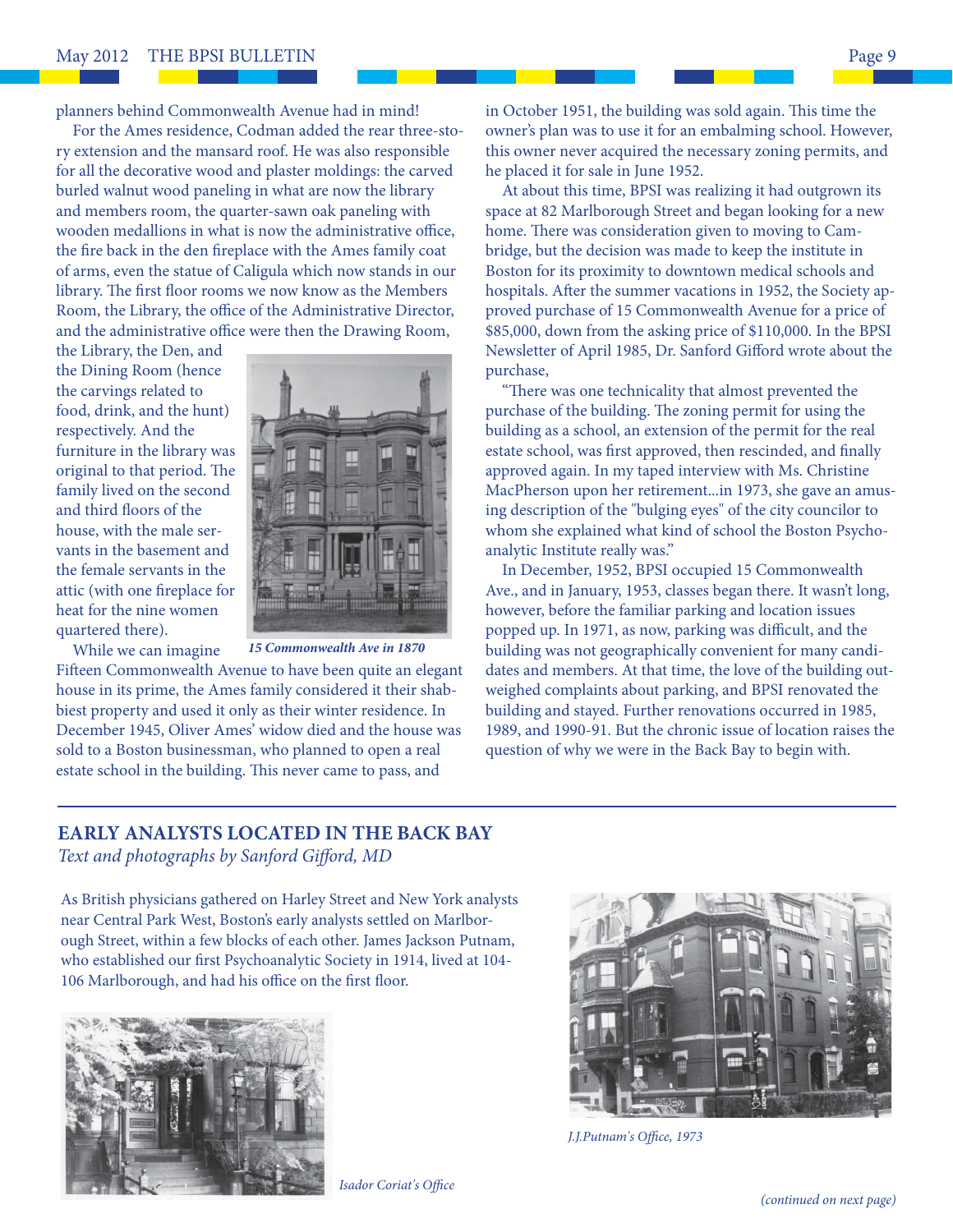#### May 2012 THE BPSI BULLETIN **Page 10**

The founder of our second Psychoanalytic Society in 1928, Isador Coriat, had a spacious apartment at the corner of Beacon and Massachusetts Avenue. Morton Prince, leader of the pre-analytic psychotherapy of suggestion, designed his own house on Beacon Street nearby.

82 Marlborough, a handsome brownstone, was purchased and shared by Moe Kaufman, Jock Murray and other eminent analysts. It served as the BPSI from 1933 to 1952, in a large basement room where scientific meetings and seminars were held. We moved into 15 Commonwealth Avenue, just around the corner in 1952.



Martin Peck's Office



BPSI Building at 82 Marlborough



Morton Prince's Office



Erikson, and Hanns Sachs, had offices nearby on Marlborough Street, and Ives Hendrick at 250 Commonwealth.

Martin Peck, who shared his office with Erik

Hanns Sachs's Office

## **From Our Authors**

**Individualizing Gender and Sexuality: Theory and Practice** Nancy J. Chodorow Routledge 2012

 I am grateful for the opportunity to introduce my book, Individualizing Gender and Sexuality: Theory and Practice (Routledge, 2012), to the BPSI community. The book brings together essays written in recent years. Together, they argue that psychological gender and psychological sexuality are not monolithic but composed of multiple ingredients that each individual combines in a personally unique way, and that keeping the individuality and complexity of gender and sexuality in mind is essential in clinical work.

 All of our work is a challenge, but in the sphere of gender and sexuality, we inhabit a contradictory psychoanalytic heritage. On the one side, psychoanalysis made sexuality and gender central to theory and treatment. On the other, it overgeneralized, universalized, and substituted cultural assumptions and prejudices for clinical experience. Psychoanalytic rethinking since the 1970s, including my own, often continued to overgeneralize, correcting for prejudice and over-certainty but still comparing "the boy" and "the girl," "the man" and "the woman." Gender and sexuality bring a further clinical challenge, because none of us learns of these after we begin our training, as we do, say, of transference and countertransference, or of drives, defenses, inner object worlds, or selfobjects. Rather, we enter the sex-gender world at birth (and before), labeled and soon self-labeled, in a personal-familial world of emotionally charged, unconscious, conscious, and cultural meanings.

Individualizing Gender and Sexuality begins with an over-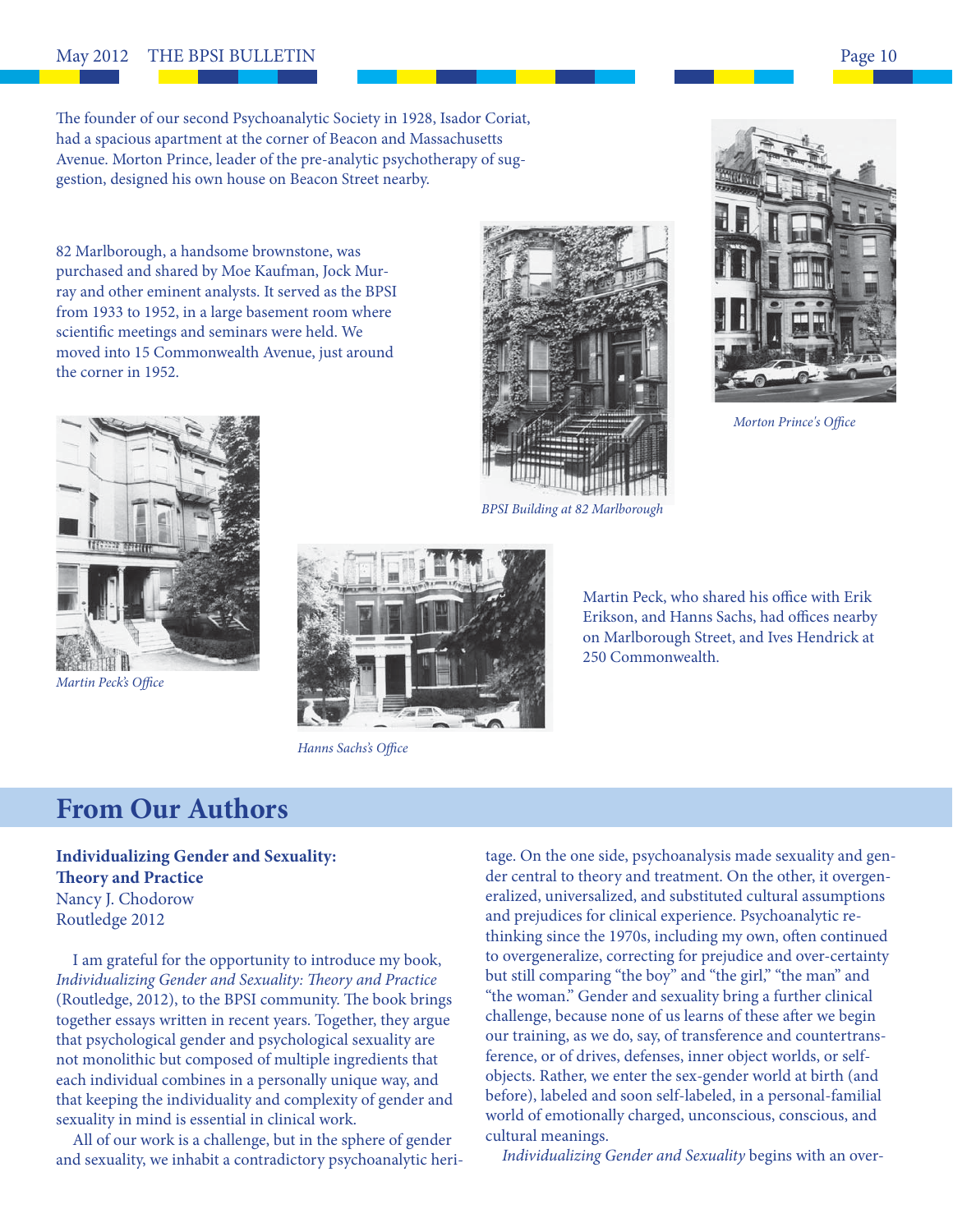view of my work from the 1970s to now, including descriptions of the political-cultural context and personal reasons for both my interests in gender and the form that my writing itself has taken. A later chapter looks back directly on my first book, *The Reproduction of Mothering* (1978), in which I looked at the mother-daughter relationship in the female psyche and suggested that intrapsychic maternality comes from preoedipal and oedipal constellations, as do complexities of attachment and identity in women.

 From my vantage point now as a seasoned clinician, and in a different political, cultural, and psychoanalytic time (one shaped partly by my work and that of others), I critique my younger self but show how much of the book remains pertinent in its developmental and clinical story, its reinterpretation of the classics, and its noticing the virtual absence of innovative attention to gender and sexuality in most analytic traditions. The intrapsychic mother-daughter constellation provides grounding for two chapters in particular, "Too late: the reproduction and non-reproduction of mothering" and "Beyond sexual difference." In the first, I consider patients who put off pregnancy and motherhood. In the second, I argue that psychoanalytic thinking has focused too much on comparing the sexes and has ignored intrapsychic same gender-cross-generation (the complete identificatory and bodily Oedipus) as an equally foundational component to gender.

One of the pleasures of creating this book was finding and bringing out the consistent clinical, developmental, and theoretical picture developed throughout a collection of writings that were "occasional" -- written in response to invitations to write on particular topics for particular settings. The book circles around the idea that psychological gender and sexuality, as all other aspects of psychic life, are individualized and to be discovered rather than generic, to be searched out, and expected to be the same in people of the same gender.

The book instantiates both continuities and innovations in my thinking. It expresses consistent interest in and attention to theory in itself, in particular, as I describe in The Power of Feelings, attention to a foundational contradiction in psychoanalysis between our general theories and the unique clinical individuality of each patient. I love theory, the logic of the relations among ideas and concepts, seeing the structure of (and inconsistent lacunae in) arguments, and the book combines this appreciation of theory with a sense that theory must sit preconsciously, but not consciously, in our minds as we work. "Gender on the modern/postmodern and classical/ relational divide" expresses a synthetic identity found also in my non-gender writings, in which I advocate the sometime usefulness of all psychoanalytic theories and theories of technique and argue for "listening to" rather than "listening for."

The theoretical syncretism found in Individualizing Gender and Sexuality points to how my larger analytic identity crosses over to my sex-gender writing. Everyone knows of my interest in and passion for Loewald: when asked to locate

myself, I call myself an American Independent, a Loewaldian, or an intersubjective ego psychologist. In the book, I say, "In a Loewaldian vein, my account here suggests that gendered ego, gendered reality, and gendered drives all develop out of an individual and initially undifferentiated parent-child relationship, where language and body gain individual, internal meaning through this emotionally and interactionally particular matrix." Individualizing Gender and Sexuality expresses another intersubjective ego psychological assumption that goes through my writing (and clinical practice), originally from Erikson, an ego psychologist who always kept culture in mind. The clinician needs to become aware of the intertwining of psyche and culture, not to "rule out" culture but to understand how inseparable psyche and culture often are, most obviously so in the cases of gender and sexuality but really, throughout intrapsychic life.

The book is divided into two parts. The first part, "Theorists and theory, 1905-2005," begins with Freud, in an invited preface to a 1999 edition of Freud's Three Essays. I then consider the usefulness of Klein, especially Klein's ideas about the "doubling" of inner and outer worlds, for understanding gender and sexuality ("From subjectivity in gender to subjective gender in particular"), followed by chapters that consider my own Reproduction of Mothering, and Stephen Mitchell's late 1970s prescient critiques of our field's mid-century (mis) treatment of homosexuality ("Prejudice exposed"). Part I ends with considerations on the history of psychoanalytic understandings of gender and sexuality and my identity within these ("modern/postmodern").

The book's second part, "Gender and sexuality in consulting room and culture," is more inductive and clinical. Chapters consider women's conflicts about work, too lateness and motherhood, and the fault lines of masculinity. In "Hate, humiliation, and masculinity," I claim that an Achilles Complex, the fear of humiliation and subordination by another man, is as foundational, perhaps more foundational, to masculinity than Oedipus. Concluding chapters elaborate upon the multiple ingredients and complex processes that compose gender and sexuality in each individual and that are (or are not) integrated: body and erotism, inner object world, unconscious and conscious familial communications and fantasies, culture, affect and conflict, each usefully illuminated within particular psychoanalytic traditions. "Homosexualities as compromise formations" returns us to Freud's Three Essays and echoes my 1992 paper "Heterosexuality as a compromise formation." This is the complex gender and sexuality that we observe and experience daily in our work.

 Psychoanalytic writers about gender and sexuality begin, pari passu, from clinical theories and metapsychologies that inform their general psychoanalytic stance. I am no exception. I have always brought in aspects of theory and clinical understanding that ground, modify, and extend formulations about gender and sexuality. The Reproduction of Mothering brought the lens of British object-relations theory – Fairbairn,